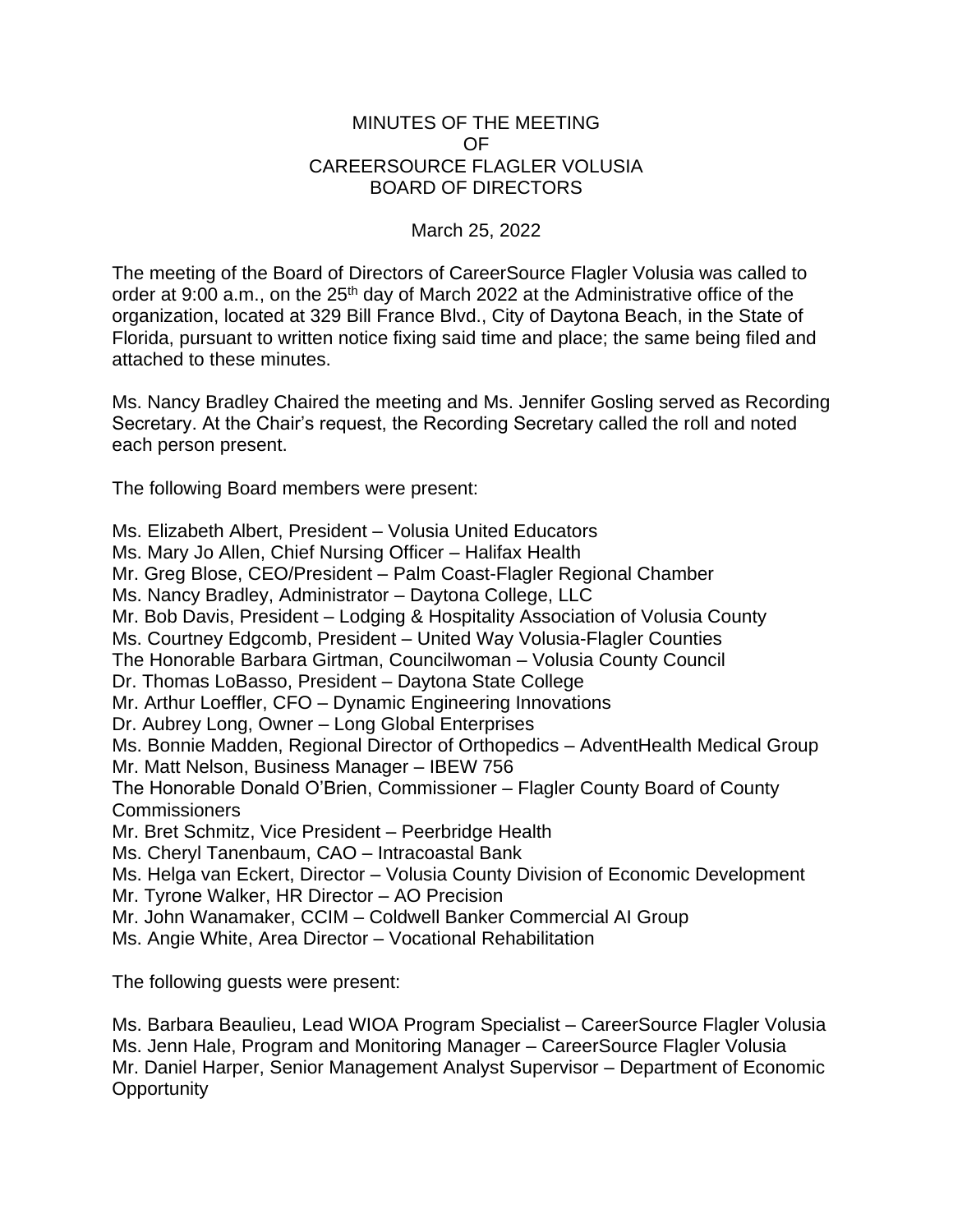Ms. Bridget Hernandez, Lead Monitoring Specialist – CareerSource Flagler Volusia Mr. Charles Howell, Vice President-Business Development & Technology – CareerSource Flagler Volusia

Ms. Robin King, President & CEO – CareerSource Flagler Volusia

Ms. Ann Lesizza, Chief Administrative Officer – CareerSource Flagler Volusia

Ms. Velma Lowe, Managing Director of Operations – Career Steps, Inc.

Ms. Lorin Love

Ms. Angie March, Lead Young Adult Program Specialist – CareerSource Flagler Volusia Ms. Trish McGetrick, Outreach & Special Projects Manager – CareerSource Flagler Volusia

Ms. Donna Runge, Region 11 Administrator – Department of Economic Opportunity Ms. Christine Sikora, Vice President-Innovative Workforce Solutions – CareerSource Flagler Volusia

Ms. Natalie Smith-Wells, Chief Operating Officer – Daytona Beach Housing Authority Ms. Kathy Spencer, Director of Business & Career Services – Case Management, Inc.

Mr. Mack Thomas, Program Manager – Eckerd Connects

Ms. Valerie Uy Ignacio, Senior Multimedia Designer – CareerSource Flagler Volusia Mr. Brian Willard, Program Director – Road to Success

Mr. Charles Williams, Workforce Programs Administrator, Department of Economic **Opportunity** 

Ms. Jennifer Gosling, Executive Assistant – CareerSource Flagler Volusia

| <b>Item and Discussion</b>                                                                                                                                                                                                                                                                                                                                                                                                                                                                                                                                                                                                                  | <b>Vote</b> | Abstain |
|---------------------------------------------------------------------------------------------------------------------------------------------------------------------------------------------------------------------------------------------------------------------------------------------------------------------------------------------------------------------------------------------------------------------------------------------------------------------------------------------------------------------------------------------------------------------------------------------------------------------------------------------|-------------|---------|
| <b>Consent Agenda</b><br>The Board approved the consent agenda, which included the<br>minutes from the January 21, 2022 Board meeting and the On-The-<br>Job Training (OJT) and Customized Training (CT) agreements.                                                                                                                                                                                                                                                                                                                                                                                                                        | APPROVED    |         |
| <b>DEO Annual Performance Presentation</b>                                                                                                                                                                                                                                                                                                                                                                                                                                                                                                                                                                                                  |             |         |
| Ms. Bradley introduced Mr. Charles Williams and Mr. Daniel Harper<br>from the Department of Economic Opportunity (DEO). Mr. Williams<br>explained the Primary Indicators of Performance and reviewed<br>CareerSource Flagler Volusia's performance for Program Year (PY)<br>2020-2021. He stated that there were sixteen programmatic<br>findings compared to eighteen for the previous year. The financial<br>monitoring resulted in three findings, which was up from zero<br>findings for the year before. Mr. Williams discussed reoccurring<br>issues with Dislocated Worker performance measures locally and<br>throughout the State. |             |         |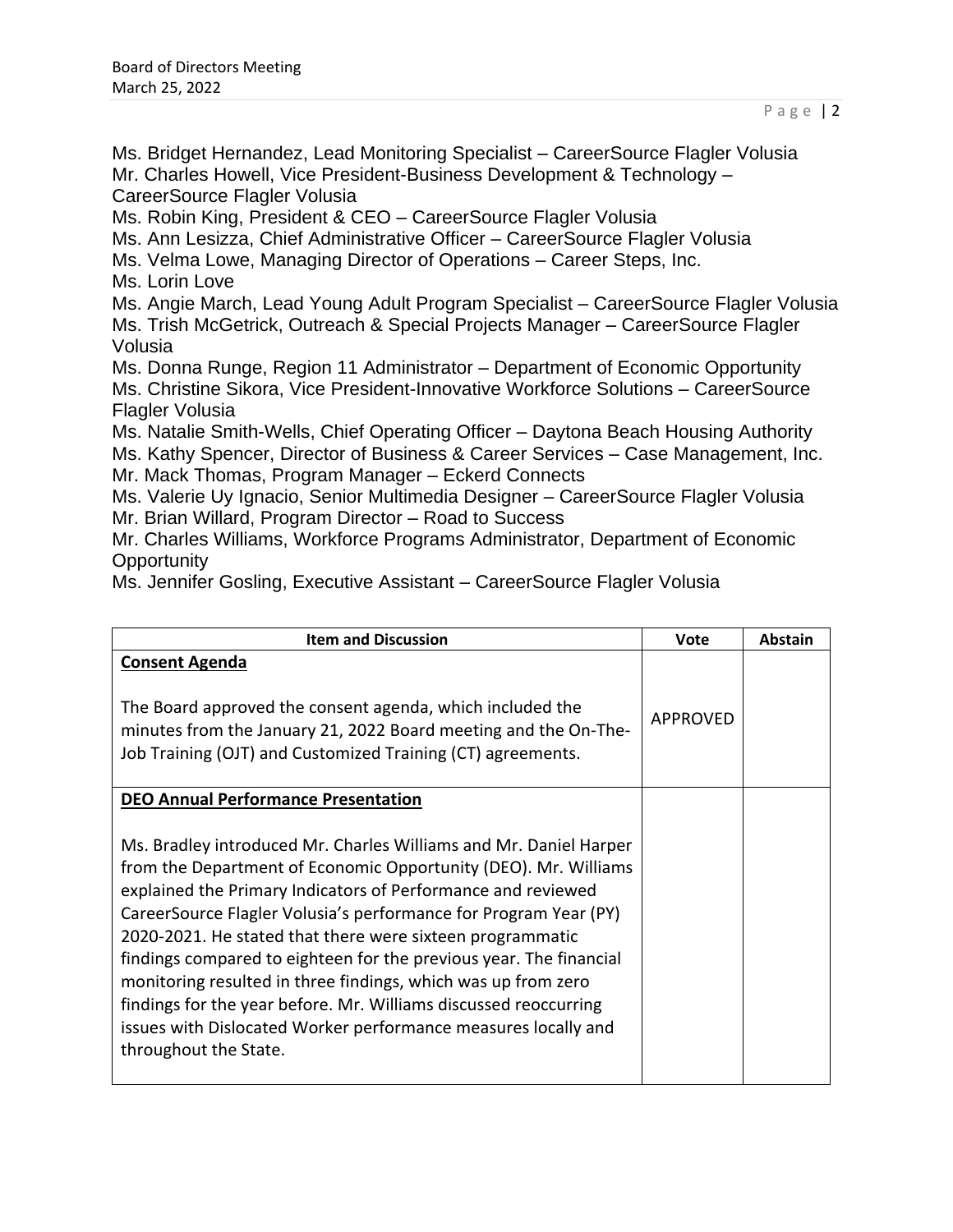| Ms. King advised that none of the findings were disallowed costs;<br>the majority were administrative in nature. She noted that as soon<br>as the State provided technical assistance for Dislocated Workers                     |                 |  |
|----------------------------------------------------------------------------------------------------------------------------------------------------------------------------------------------------------------------------------|-----------------|--|
| statewide, CareerSource Flagler Volusia joined those discussions.                                                                                                                                                                |                 |  |
| Mr. Dan Laux was asked for an update on the annual audit. Mr.<br>Laux reported that the audit was nearly complete. He advised that                                                                                               |                 |  |
| the Finance team has implemented new processes to ensure the<br>audit and monitoring goes more smoothly next year. The Board                                                                                                     |                 |  |
| discussed rebuilding the Finance Committee now that there was a<br>Treasurer role added to the Board Officers.                                                                                                                   |                 |  |
| <b>Board Member and CLEO Orientation Refresher</b>                                                                                                                                                                               |                 |  |
| Ms. King guided the Board and Chief Local Elected Officials (CLEO)<br>through a refresher of the Orientation. Ms. Bradley encouraged all<br>Board members and CLEOs to review the Orientation on the<br>website in its entirety. |                 |  |
| <b>Policies</b>                                                                                                                                                                                                                  |                 |  |
| Ms. Bradley advised that there were three policies to review. The<br>Board Composition and Board Governance policies were submitted<br>to the State for their review and were accepted.                                          |                 |  |
| <b>Board Composition Policy:</b>                                                                                                                                                                                                 |                 |  |
| The Board Composition Policy, which was provided in the agenda<br>package and reviewed by the Department of Economic<br>Opportunity, was unanimously approved.                                                                   | <b>APPROVED</b> |  |
| <b>Board Governance Policy:</b>                                                                                                                                                                                                  |                 |  |
| The Board Governance Policy, which was provided in the agenda<br>package and reviewed by the Department of Economic<br>Opportunity, was unanimously approved.                                                                    | <b>APPROVED</b> |  |
| <b>Conflict of Interest Policy</b>                                                                                                                                                                                               |                 |  |
| The Conflict-of-Interest Policy, which was provided in the agenda<br>package, was unanimously approved.                                                                                                                          | <b>APPROVED</b> |  |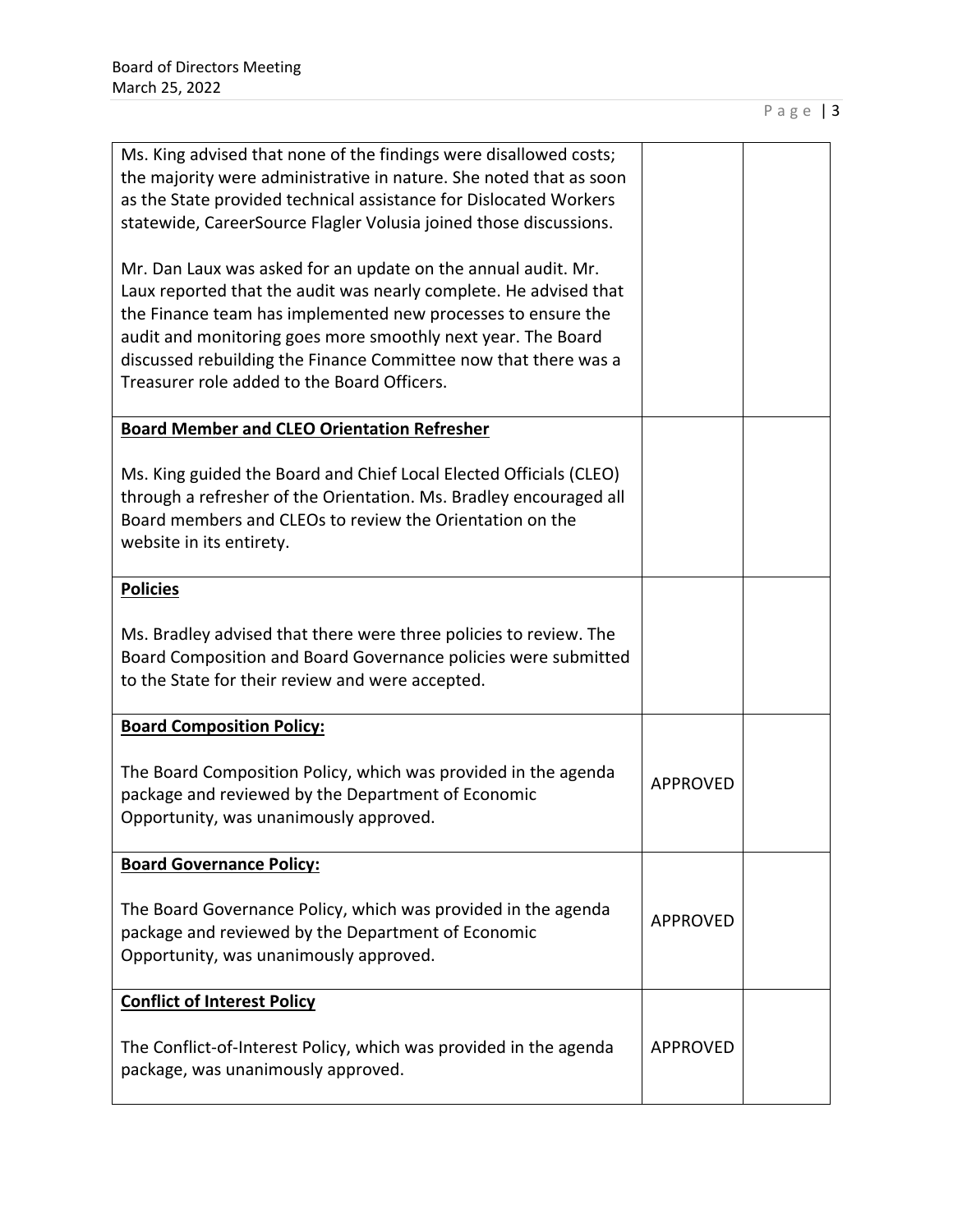| Related-Party Agreement: Master Services Contract -<br><b>United Way of Volusia-Flagler Counties</b><br>The 2022-2023 Master Services agreement for the United Way of<br>Volusia-Flagler Counties was approved for up to \$30,000. Ms.<br>Courtney Edgcomb abstained from the vote.                                                                                                                                                                                                                                                                                                                                                                                                                                                                                            | <b>APPROVED</b> | Courtney<br>Edgcomb |
|--------------------------------------------------------------------------------------------------------------------------------------------------------------------------------------------------------------------------------------------------------------------------------------------------------------------------------------------------------------------------------------------------------------------------------------------------------------------------------------------------------------------------------------------------------------------------------------------------------------------------------------------------------------------------------------------------------------------------------------------------------------------------------|-----------------|---------------------|
| Related-Party Agreement: Master Services Contract -<br><b>Halifax Health</b><br>The 2022-2023 Master Services agreement for Halifax Health was<br>approved for up to \$30,000. Ms. Mary Jo Allen abstained from the<br>vote.                                                                                                                                                                                                                                                                                                                                                                                                                                                                                                                                                   | <b>APPROVED</b> | Mary Jo<br>Allen    |
| <b>Fifth Third Bank Resolutions</b><br>Ms. Bradley advised that Fifth Third Bank required new resolutions<br>in order to update the change in Board Chairs. The Board approved<br>the new bank resolutions unanimously.                                                                                                                                                                                                                                                                                                                                                                                                                                                                                                                                                        | <b>APPROVED</b> |                     |
| <b>WIOA Youth Expenditures</b><br>Ms. King reminded the Board that local workforce boards may not<br>keep as much funding in reserve as previously permitted, and that<br>the deobligation policy will be coming back into effect. She advised<br>that the youth funding was being spent quickly; \$450,000 was<br>needed to continue through June, which would result in a shortfall<br>of approximately \$100,000. Ms. King advised that the LEEAP grant<br>would provide some funding through indirect costs.<br>The Board discussed the youth programs for 2022-2023. A motion<br>was made and unanimously passed to not renew the Daytona<br>Beach Housing Authority's youth contract without cause in order to<br>bring expenditures in line with projected allocations. | <b>APPROVED</b> |                     |
| <b>Executive Committee Report</b><br>Ms. Bradley reported on the actions taken at the February 17 <sup>th</sup><br>Executive Committee meeting and asked for a motion to ratify the<br>Committee's actions. The motion passed unanimously.                                                                                                                                                                                                                                                                                                                                                                                                                                                                                                                                     | <b>RATIFIED</b> |                     |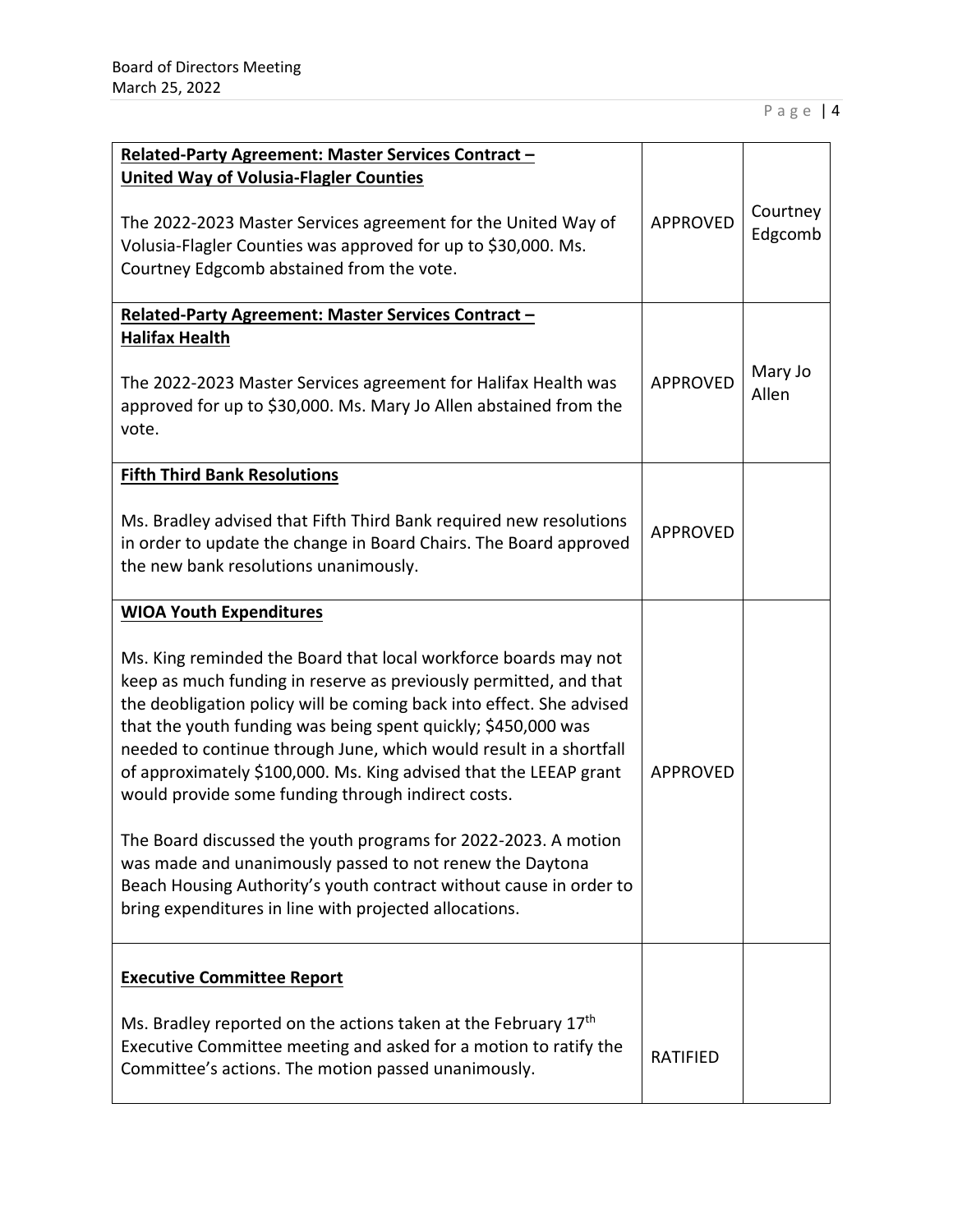| <b>Board Member Comments</b>                                                                                                                                                                                                                                                                                                                                                                                                                                                                                                                                                                                                                                                                                                                                                                                                                                                                             |  |
|----------------------------------------------------------------------------------------------------------------------------------------------------------------------------------------------------------------------------------------------------------------------------------------------------------------------------------------------------------------------------------------------------------------------------------------------------------------------------------------------------------------------------------------------------------------------------------------------------------------------------------------------------------------------------------------------------------------------------------------------------------------------------------------------------------------------------------------------------------------------------------------------------------|--|
| Ms. Bradley opened the floor to Board member comments. Mr.<br>Greg Blose discussed the Flagler-Palm Coast Chamber's Small<br>Business Expo event.                                                                                                                                                                                                                                                                                                                                                                                                                                                                                                                                                                                                                                                                                                                                                        |  |
| <b>President &amp; CEO's Comments</b>                                                                                                                                                                                                                                                                                                                                                                                                                                                                                                                                                                                                                                                                                                                                                                                                                                                                    |  |
| Ms. King advised that CareerSource Flagler Volusia's internal<br>Diversity, Equity, Inclusion and Belonging (DEIB) group was recently<br>named UNITY and is meeting weekly. She noted that the initiative<br>was scaled back and brought down to the staff level. Ms. King<br>stated that the focus right now is the "belonging" piece; staff are<br>taking inventory of the Centers to ensure that everyone feels<br>welcome.                                                                                                                                                                                                                                                                                                                                                                                                                                                                           |  |
| Ms. King discussed House Bill 1507 which states that the<br>Department of Economic Opportunity (DEO) must create an online<br>portal which links all related State resources. Twenty-five percent<br>of DEO's funding will be held back from DEO, CareerSource Florida,<br>and local workforce development boards until an RFP is issued<br>timely. Additionally, she advised that House Bill 1507 directs<br>workforce boards to hold back ten percent of tuition until a<br>participant finds employment, and it was unclear how that would<br>work with public colleges like Daytona State College. Ms. King<br>advised that CareerSource Florida (CSF) is hiring a consultant to<br>look at the realignment of the local workforce boards and will be<br>looking at what other states have done. She stated that she would<br>have more information after the State meeting on June 9 <sup>th.</sup> |  |
| Ms. King informed the Board that Volusia County Schools (VCS) and<br>Embry-Riddle University (ERAU) were putting together a pilot<br>program for Airframe and Powerplant (A&P) training with Epic<br>Aviation as the third-party trainer. Ms. King advised that VCS and<br>ERAU were asking CareerSource Flagler Volusia for \$200,000 seed<br>funding to develop the program. Questions were raised on Epic<br>Aviation's qualifications for training young adults and agreed more<br>information would be needed before a decision could be made.<br>Lastly, Ms. King advised that the Centers, which have been open by<br>appointment only since 2020, are now open to walk-in traffic.                                                                                                                                                                                                               |  |